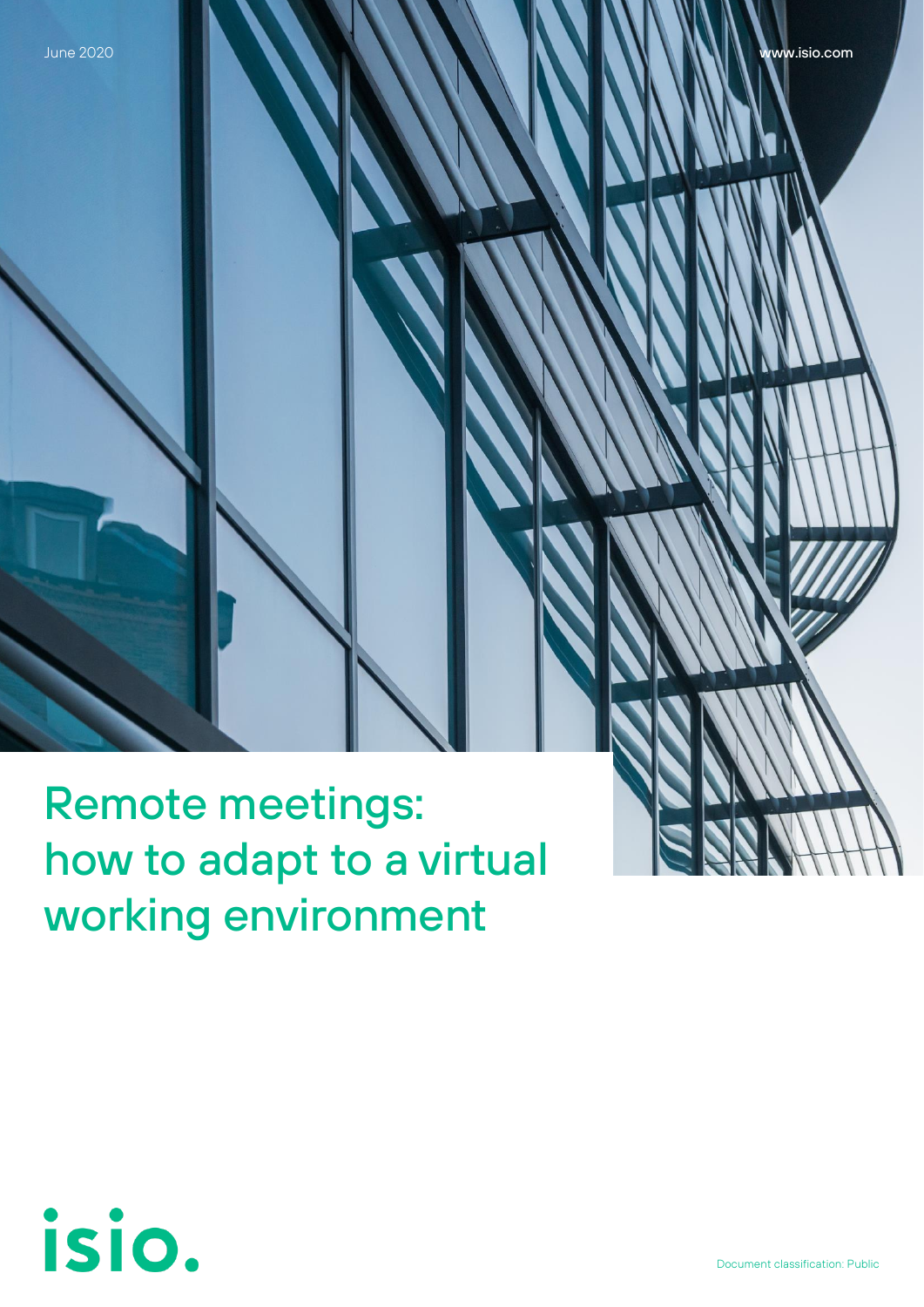

### A word from Claire

Since the outbreak of Covid-19, conferences and events have been cancelled, and training sessions and networking events postponed. But we all still have duties and responsibilities, and the pensions industry (and all industries) must adapt and apply contingency plans in order to continue to deliver.

Since remote working was put in place for many people across the country earlier this year, our Operational Excellence in Pensions team at Isio have been in virtual attendance at a number of all-day meetings. This new way of working will evolve quickly over the next few weeks and we have summarised some key dos and don'ts which you may find useful.

# Before a virtual meeting

Do check your governance documentation to see if a virtual meeting is acceptable, and consider whether any changes are required, for example:

- How many attendees do you require at the meeting in order to be quorate? Are any changes needed to policies in light of a potential higher number of apologies?
- Do you have any signing protocols that will require adapting, e.g. signing off previous minutes (use an electronic signature or accept an email as approval in lieu of a signature).

Do explore which technology will work best. Several providers are giving free trials of video conferencing and virtual collaboration sites which is likely to lead to a more dynamic virtual meeting than using traditional conference calls. Ask your advisers if they have access to any technology you can use.

 $\overline{\mathsf{Do}}\;$  consider your Board's accessibility – do all have access to laptops or a smart device in order to make video calls? Does anybody have any visual or hearing impairments that need to be considered?

DO test the audio/video technology ahead of the meeting and encourage participants to join a few minutes before the formal start time to make sure the technology is working.

### Do prepare differently:

- make sure meeting papers are easy to read and their purpose is clear and are shared sufficiently in advance.
- limit any 'presenting' of reports. Focus the meeting on elements that really need discussion and debate.
- consider if certain items can be dealt with via email.
- Inform participants in advance where documents will be "taken as read" to ensure that all arrive adequately prepared.

DO make changes to the usual structure of your agenda, for example:

- Build in breaks as it may be harder for people to signal they would like a comfort break when working remotely.
- Shorten agenda items as appropriate to allow for a focussed meeting without significant presenting time.

 $Don't$  be afraid to shorten meetings or split over a number of days to break the time up. Without travel, it may even be easier to 'meet' more regularly.

Do reassure participants in advance that there is an understanding that home environments can present new challenges, for example nobody will be offended if a participant's kids feel the need to contribute to the discussion at any point or if somebody's internet connection fails.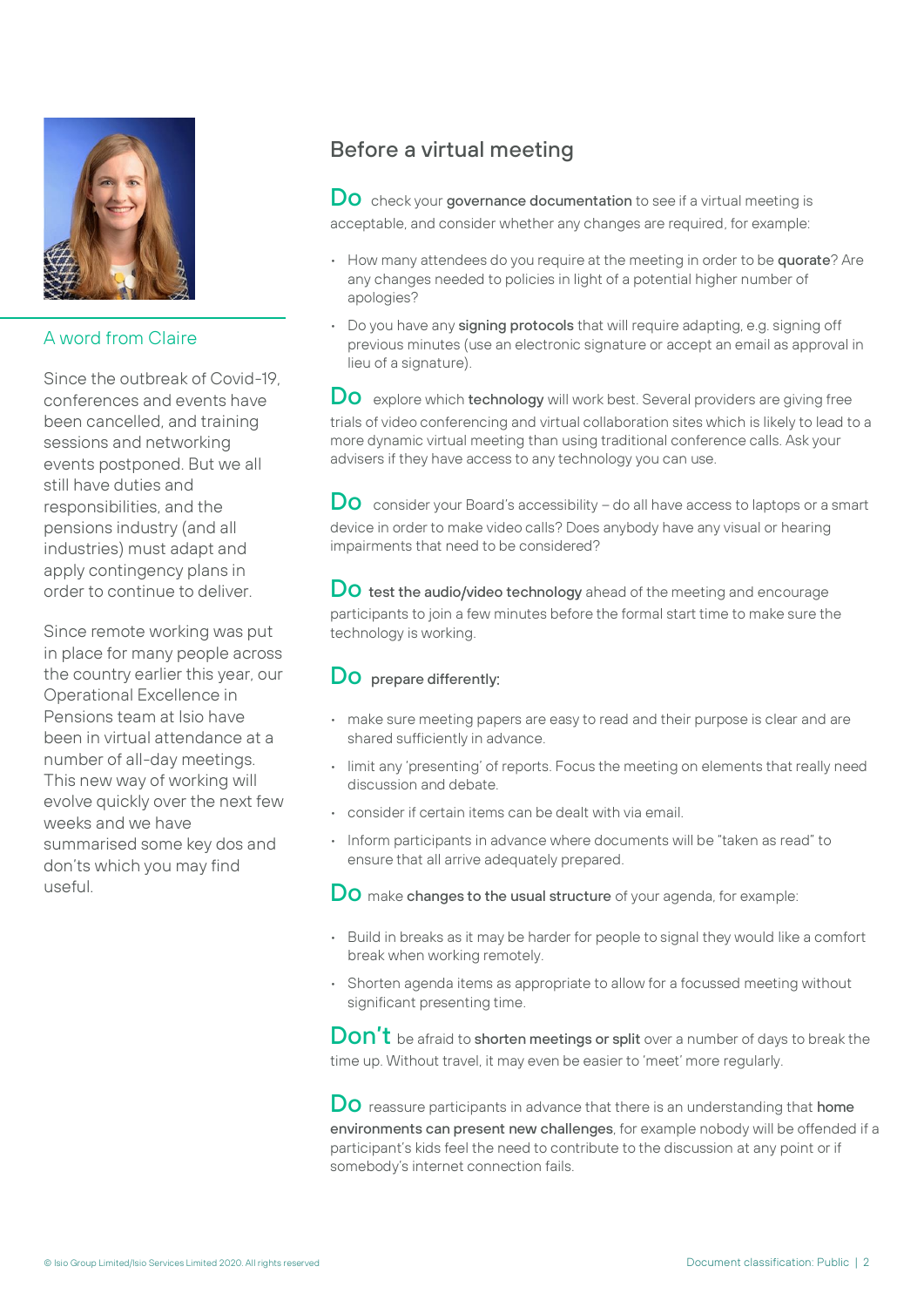$\overline{\mathsf{Do}}\;$  circulate a mobile number (e.g. of the secretary) to call in case participants have trouble accessing the meeting.

## During a virtual meeting

Do turn on the video function if available, it helps to see a smile, and also reduces the temptation to "multi-task"….… which leads to:

Don't multi-task. Treat it like an ordinary meeting and give it your full concentration.

Don't automatically assume you should mute yourself when not speaking. Unless you have background noise, it's important for the other people on the call to be able to hear you and judge reactions to what they are saying.

Do start with some ground rules, e.g. ask participants to state their name before first speaking and don't speak over one another.

DO remind participants about data protection. If papers have been printed, they should be confidentially destroyed following the meeting. Where you might have openly discussed personal information within closed meetings, make sure all information is anonymised and names are not used during remote meetings.

 $\overline{\mathsf{Do}}$  give each participant the chance to input by pausing regularly and ask each in turn for their questions or thoughts. The person chairing the meeting may have to do this more formally than usual.

DO be clear at the start of each section what the aim is, and then summarise before moving on actions, decisions and who is responsible.

 $\overline{D}$  take regular breaks – e.g. 10 mins every hour and a longer one for lunch.

Do debrief at the end of the meeting to assess the effectiveness and suggest changes for next time.

Don't forget the 'water cooler' moments. Take time at the start or end of the meeting to lighten the mood and share how your day is going. Some ideas are below:

- Start the meeting with an inspiring or uplifting quote.
- Discuss a positive news story.
- Ask each participant to share something, for example what they had for breakfast or what the last book they read was.